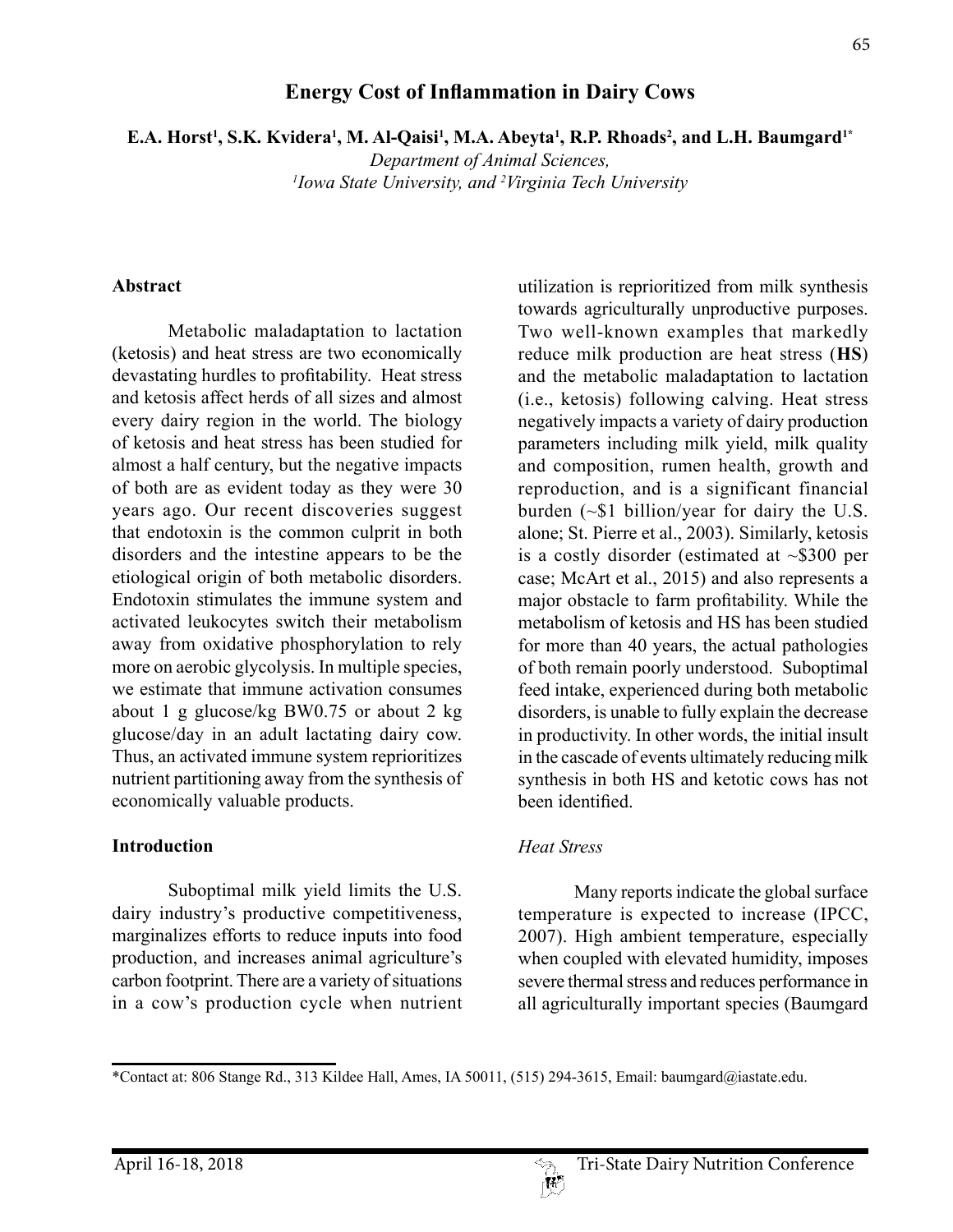and Rhoads, 2011, 2013; Belhadj Slimen et al., 2015). Heat stress interferes with animal comfort and suppresses productive efficiency (Fuquay, 1981; Strong et al., 2015). Furthermore, it is well-known that selecting animals based on productivity increases their metabolic heat production which makes them less heat resistant. In other words, increased production decreases heat tolerance (Brown-Brandl et al., 2004; Spiers et al., 2004). During periods of HS, animals initiate major thermo-regulatory adaptations in order to maintain euthermia. The result of HS is underachievement of an animal's full genetic potential. It has traditionally been assumed that inadequate feed intake caused by the thermal load was responsible for decreased milk production (Fuquay, 1981; West, 2003; Strong et al., 2015). Presumably, reduced feed intake is a survival strategy as digesting and processing nutrients generates heat, especially in ruminants (i.e., thermic effect of feed; Collin et al., 2001; West, 2003). However, reduced feed intake only explains approximately 35 to 50% of the decreased milk yield during environmentalinduced hyperthermia (Rhoads et al., 2009; Wheelock et al., 2010; Baumgard et al., 2011). Therefore, HS affects many production parameters either directly (i.e., decreased milk yield, increased mortality) or indirectly (i.e., via decreased feed intake; Collier et al., 2006; Adin et al., 2009; Hansen 2009; Baumgard and Rhoads, 2011, 2013; Mahjoubi et al., 2014). The remaining "direct" effects of HS are explained by the fact that heat-stressed animals exploit novel homeorhetic strategies to direct metabolic and fuel selection priorities independent of nutrient intake or energy balance.

# *Ketosis*

The periparturient period is associated with substantial metabolic changes involving normal homeorhetic adaptations to support milk production. Early lactation dairy cattle

enter a normal physiological state during which they are unable to consume enough nutrients to meet maintenance and milk production costs and animals typically enter into negative energy balance (**NEB**; Drackley, 1999). During NEB, cows mobilize non-esterified fatty acids (**NEFA**) in order to partition glucose for milk production in a homeorhetic strategy known as the "glucose sparing effect." These NEFA can undergo one of three fates: 1) energy production via complete oxidation through the TCA cycle; 2) partial oxidation to produce ketone bodies (acetone, acetoacetic acid, and β-hydroxybutyric acid [**BHBA**]; and 3) re-esterification to form triglycerides (**TAG**), which are either exported as very low density lipoprotein to deliver fatty acids to extra-hepatic tissue or "stored" in the liver (Ingvartsen, 2006; Ingvartsen and Moyes, 2013; McArt et al., 2013). Mitochondria available oxaloacetate is needed for fatty acid derived acetate to enter the TCA cycle; however, oxaloacetate exits the TCA cycle because it is a key gluconeogenic precursor during NEB and therefore full NEFA oxidation is limited. The ruminant liver has limited ability to export the large amount of NEFA mobilized from adipose tissue during NEB, resulting in hepatic TAG accumulation (Grummer, 1993; Drackley, 1999; Gross et al., 2013). Consequently, ketone body production is a mechanism by which fatty acids can be partially oxidized in the liver and exported into the bloodstream as a water-soluble, transportable form of acetyl units to peripheral tissues. In dairy cattle, ketosis is arbitrarily defined as an excess of circulating ketone bodies and is characterized by decreases in feed intake, milk production, and increased risk of developing other transition period diseases (Chapinal et al., 2012). Epidemiological data indicate about 20% of transitioning dairy cows clinically experience ketosis (BHBA > 3.0 mM; Gillund et al., 2001) while the incidence of subclinical ketosis (>1.2 mM BHBA) is thought to be much higher  $(>40\%;$  McArt et al., 2012).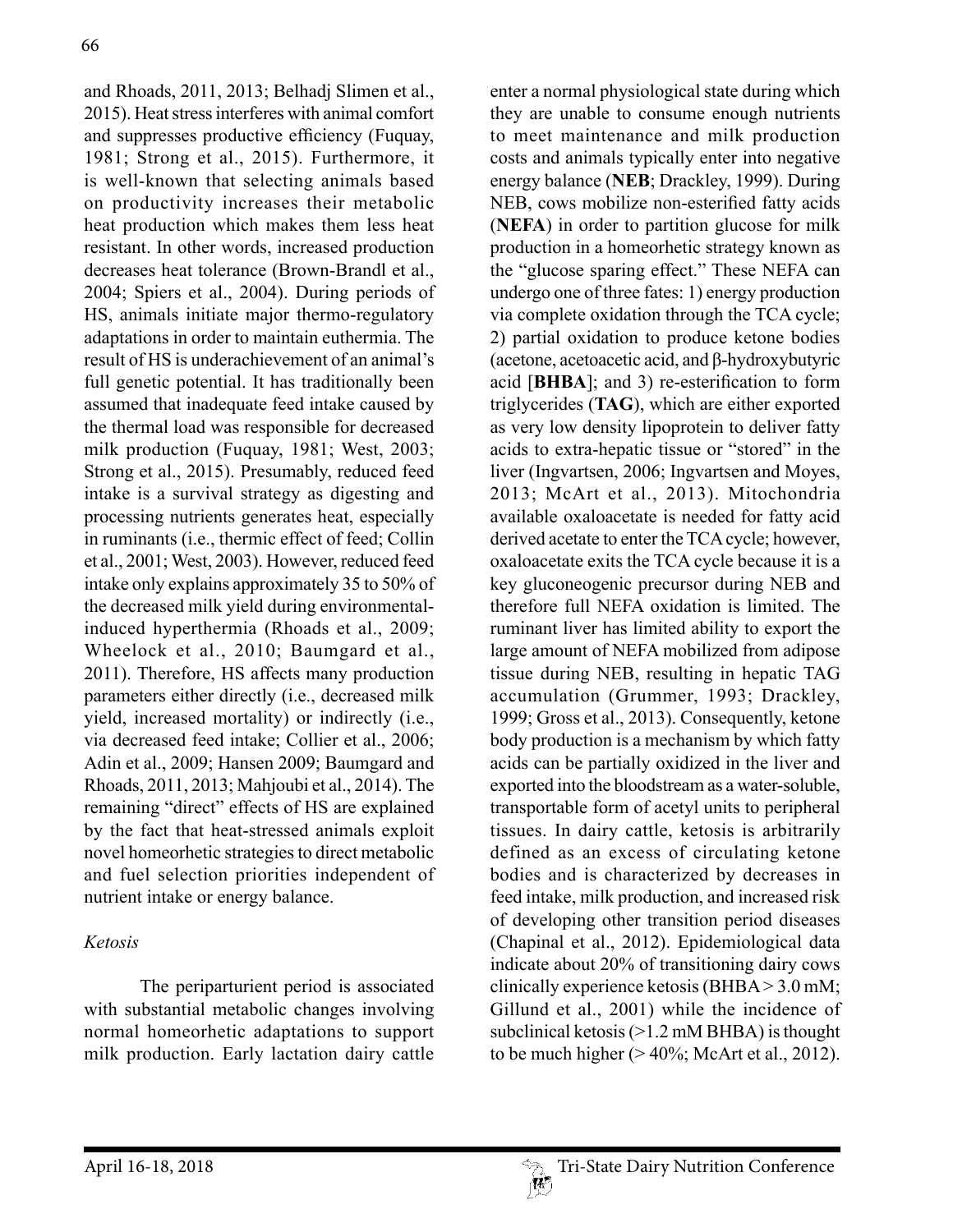Therefore, ketosis is thought to result from an imbalance in energy demand, excessive adipose tissue mobilization, and increased ketone body production in hepatic tissue (Drackley et al., 2001; Garro et al., 2014).

# **Heat Stress Etiology**

Mechanisms responsible for altered nutrient partitioning during HS are not clear; however, they might be mediated by HS effects on gastrointestinal health and function as we and others have demonstrated HS compromised intestinal barrier function (Lambert et al., 2002; Dokladny et al., 2006; Yang et al., 2007; Pearce et al., 2013; Sanz-Fernandez et al., 2014). During HS, blood flow is diverted from the viscera to the periphery in an attempt to dissipate heat (Lambert et al., 2002), leading to intestinal hypoxia (Hall et al., 1999). Enterocytes are particularly sensitive to hypoxia and nutrient restriction (Rollwagen et al., 2006), resulting in ATP depletion and increased oxidative and nitrosative stress (Hall et al., 2001). This contributes to tight junction dysfunction and gross morphological changes that ultimately reduce intestinal barrier function (Lambert et al., 2002; Pearce et al., 2013). As a result, HS increases the passage of luminal content into portal and systemic blood (Hall et al., 2001; Pearce et al., 2013). Endotoxin, otherwise referred to as lipopolysaccharide (**LPS**), is a glycolipid embedded in the outer membrane of gram-negative bacteria, which is abundant and prolific in luminal content, and is a wellcharacterized potent immune stimulator in multiple species (Berczi et al., 1966; Giri et al., 1990; Tough et al., 1997). Activation of the immune system occurs when LPS binding protein (**LBP**) initially binds LPS and together with CD14 and TLR4 delivers LPS for removal and detoxification, thus LBP is frequently used as a biomarker for LPS infiltration (Ceciliani et al., 2012). For a detailed description of how

livestock and other species detoxify LPS, see our recent review (Mani et al., 2012). Endotoxin infiltration during HS into the bloodstream which was first observed by Graber et al. (1971), is common among heat stroke patients (Leon, 2007), and is thought to play a central role in heat stroke pathophysiology as survival increases when intestinal bacterial load is reduced or when plasma LPS is neutralized (Bynum et al., 1979; Gathiram et al., 1987). It is remarkable how animals suffering from heat stroke or severe endotoxemia share many physiological and metabolic similarities to HS, such as an increase in circulating insulin (Lim et al., 2007). Infusing LPS into the mammary gland increased  $(\sim 2$  fold) circulating insulin in lactating cows (Waldron et al., 2006). In addition, we intravenously infused LPS into growing calves and pigs and demonstrated >10 fold increase in circulating insulin (Rhoads et al., 2009; Kvidera et al., 2016, 2017c). Interestingly, increased insulin occurs prior to increased inflammation and the temporal pattern agrees with our previous in vivo data and a recent in vitro report (Bhat et al., 2014) suggesting LPS stimulates insulin secretion, either directly or via GLP-1 (Kahles et al., 2014). The possibility that LPS increases insulin secretion likely explains the hyperinsulinemia we have repeatedly reported in a variety of heat-stressed agriculture models (Baumgard and Rhoads, 2013). Again, the increase in insulin in both models is energetically difficult to explain as feed intake was severely depressed in both experiments.

## **Transition Period Inflammation**

Recently, the concept that LPS impacts normal nutrient partitioning and potentially contributes to metabolic maladaptation to lactation has started to receive attention. Although LPS itself has not been the primary causative focus, general inflammation has been the topic of numerous investigations. Increased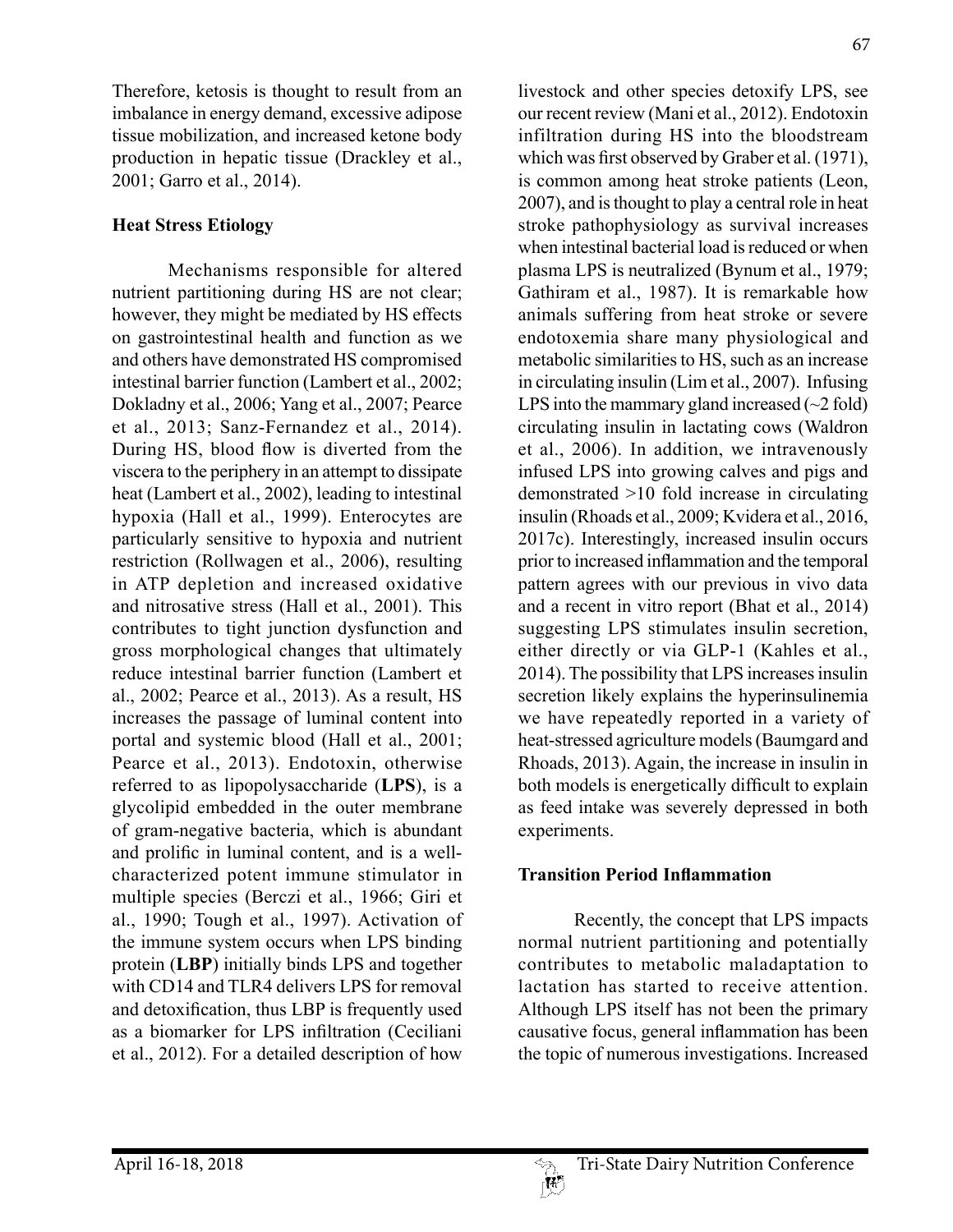inflammatory markers following parturition have been reported in cows (Ametaj et al., 2005; Humblet et al., 2006; Bertoni et al., 2008; Mullins et al., 2012). Presumably, the inflammatory state following calving disrupts normal nutrient partitioning and is detrimental to productivity (Loor et al., 2005; Bertoni et al., 2008), and this assumption was recently reinforced when TNF $\alpha$  infusion decreased productivity (albeit without overt changes in metabolism; Yuan et al., 2013; Martel et al., 2014). Additionally, in late-lactation cows, injecting TNFα increased (>100%) liver TAG content without a change in circulating NEFA (Bradford et al., 2009). Our recent data demonstrates increased inflammatory markers in cows diagnosed with ketosis only and no other health disorders. In comparison with healthy controls, ketotic cows had increased circulating LPS prior to calving and post-partum acute phase proteins, such as LPS-binding protein, serum amyloid A, and haptoglobin, were also increased (Figure 1; Abuajamieh et al., 2016).

Endotoxin can originate from a variety of locations, and obvious sources in transition dairy cows include the uterus (metritis), mammary gland (mastitis), and the gastrointestinal tract (Mani et al., 2012). However, we believe intestinal permeability may be a prime contributor to inflammation in the transition dairy cow. Post-calving, dairy cows undergo a dietary shift from a high-forage to a high concentrate ration, and these grains can be rapidly fermented at a rate exceeding removal of volatile fatty acids, resulting in depressed ruminal pH (Owens et al., 1998). Consequently, rumen acidosis may be induced and this can compromise the gastrointestinal tract barrier (Khafipour et al., 2009). In order to further investigate the effects of intestinal permeability on production and inflammation, we intentionally induced intestinal permeability in mid-lactation dairy cows using a gamma secretase inhibitor (**GSI**),

a compound that specifically inhibits crypt stem cell differentiation into enterocytes via disrupting Notch signaling (van Es et al., 2005). We anticipated feed intake of GSI administered cows would decrease, so we pair-fed controls in order to eliminate the confounding effect of dissimilar feed intake. In agreement with characteristics of leaky gut, treatment with GSI decreased feed intake and altered jejunum morphology (shortened crypt depth, decreased villus height, and decreased villus height to crypt depth ratio). Furthermore, circulating insulin and LBP increased in GSI cows relative to controls. Interestingly, circulating serum amyloid A and haptoglobin of pair-fed controls increased similarly to GSI treated cows, indicating inflammation was occurring in both treatments (Kvidera et al., 2017b). This is not surprising, as pair-fed controls were receiving ~20% of their ad libitum intake and decreased feed intake has been shown to increase intestinal permeability in feed restricted rodents and humans (Rodriguez et al., 1996; Welsh et al., 1998) and we have also observed this in pigs (Pearce et al., 2013; Sanz-Fernandez et al., 2014). Recently, we confirmed the detrimental effects of feed restriction in mid-lactation cows by demonstrating a linear increase in circulating acute phase proteins and endotoxin with increasing severity of feed restriction. Furthermore, cows fed 40% of ad libitum intake had shortened ileum villous height and crypt depth, indicating reduced intestinal health (Kvidera et al., 2017d). In summary, inflammation is present during the transition period and likely contributes to changes in whole-animal energetics.

# **Metabolism of Inflammation**

LPS-induced inflammation has an energetic cost which redirects nutrients away from anabolic processes that support milk and muscle synthesis (see review by Johnson, 1997, 1998, Figures 2,3,4) and thus compromises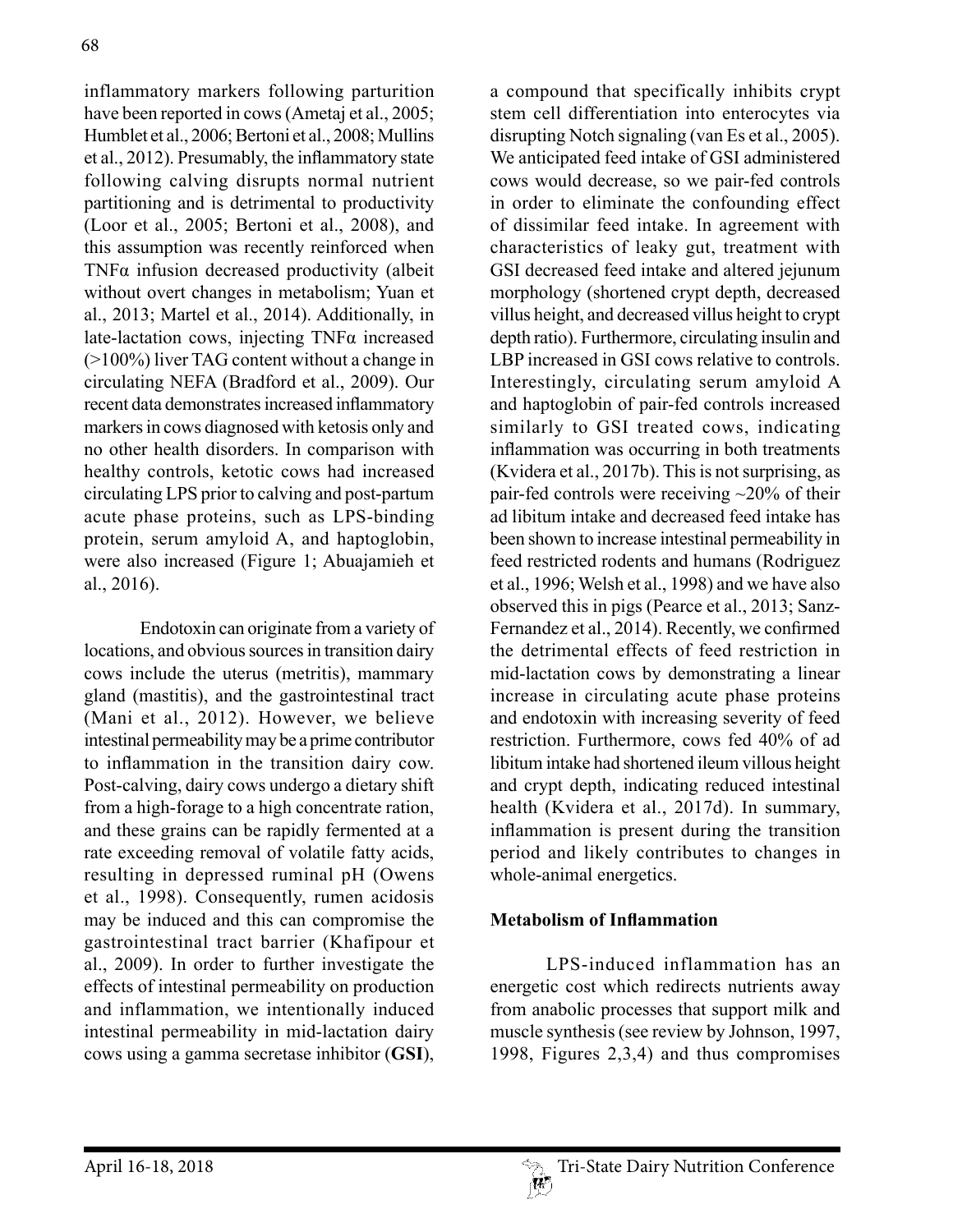productivity. Upon activation, immune cells become obligate glucose utilizers via a metabolic shift from oxidative phosphorylation to aerobic glycolysis, a process known as the Warburg effect. This metabolic shift allows for rapid ATP production and synthesis of important intermediates which support proliferation and production of reactive oxygen species (Calder et al., 2007; Palsson-McDermott and O'Neill, 2013). In an effort to facilitate glucose uptake, immune cells become more insulin sensitive and increase expression of GLUT3 and GLUT4 transporters (Maratou et al., 2007; O'Boyle et al., 2012), whereas peripheral tissues become insulin resistant (Maitra et al., 2000; Poggi et al., 2007; Liang et al., 2013). Furthermore, metabolic adjustments including hyperglycemia or hypoglycemia (depending upon the stage and severity of infection), increased circulating insulin and glucagon, skeletal muscle catabolism, and subsequent nitrogen loss (Wannemacher et al., 1980), and hypertriglyceridemia (Filkins, 1978; Wannemacher et al., 1980; Lanza-Jacoby et al., 1998; McGuinness, 2005) occur. Interestingly, despite hypertriglyceridemia, circulating BHBA often decreases following LPS administration (Waldron et al., 2003a,b; Graugnard et al., 2013; Kvidera et al., 2017a). The mechanism of LPSinduced decreases in BHBA has not been fully elucidated, but may be explained by increased ketone oxidation by peripheral tissues (Zarrin et al., 2014). In addition to changes in circulating metabolites, LPS has been shown to increase liver lipid accumulation both directly through changes in lipid oxidation and transport enzymes and indirectly through increases in circulating NEFA (Bradford et al., 2009). Collectively, these metabolic alterations are presumably employed to ensure adequate glucose delivery to activated leukocytes.

Adequately fueling immune cells is a critical component in successfully mounting an effective immune response (MacIver et al., 2008). Improving glucose availability can increase longevity and function of activated leukocytes (Sagone et al., 1974; Furukawa et al., 2000; Healy et al., 2002; Garcia et al., 2015). Thus, mitigation strategies which may help divert glucose towards immune cells have the potential to improve function. Interestingly, Lee et al., (2000), observed increased glucose uptake and improved macrophage function with chromium supplementation, likely due to chromium's role in improving insulin sensitivity. We have also demonstrated increased circulating neutrophils in both pigs (Mayorga et al., 2016) and cows (Horst et al., 2018) with chromium supplementation.

# *Energetic Cost of Immune Activation*

The energetic cost of immunoactivation is substantial, but the ubiquitous nature of the immune system makes quantifying the energetic demand difficult. Therefore, our group recently employed a series of LPS-euglycemic clamps to quantify the energetic cost of an activated immune system. Using this model, we estimated approximately 1 kg of glucose is used by the immune system during a 12 hour period in lactating dairy cows. Interestingly, on a metabolic body weight basis, the amount of glucose utilized by LPS-activated immune system in lactating cows, growing steers, and growing pigs were 0.64, 1.0, and 1.1 g glucose/ kg BW0.75/h, respectively; Kvidera et al., 2016, 2017 a,c). Increased immune system glucose utilization occurs simultaneously with infectioninduced decreased feed intake; this coupling of enhanced nutrient requirements with hypophagia obviously decrease the amount of nutrients available for the synthesis of valuable products (milk, meat, fetus, and wool).

We and others have now demonstrated that both HS and ketotic animals have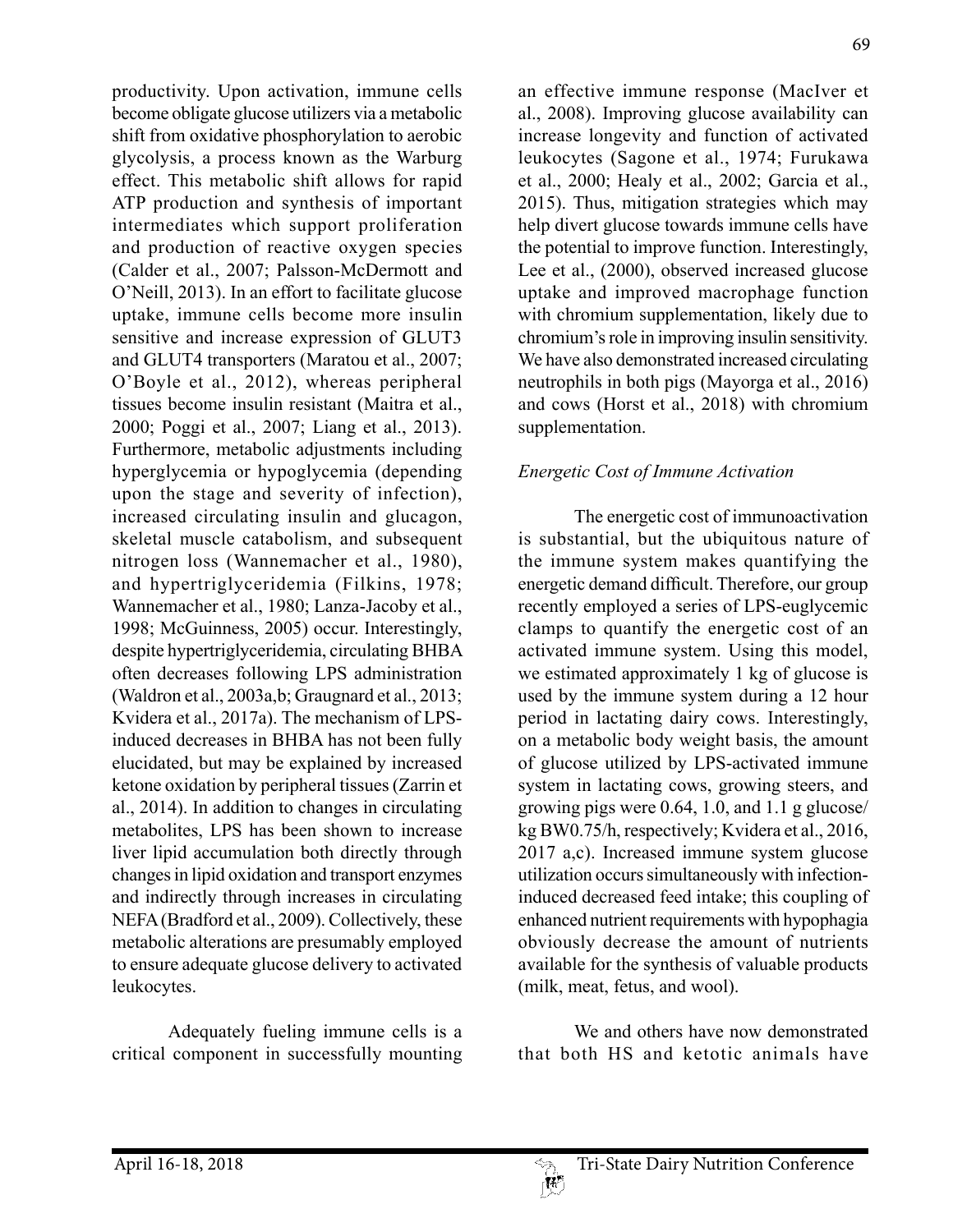increased circulating markers of endotoxin and inflammation. We believe that the circulating LPS in both maladies originates from the intestine and thus both likely have an activated immune system. This activated systemic immune response reprioritizes the hierarchy of glucose utilization, and milk synthesis is consequently deemphasized.

# **Conclusion**

Altogether, our studies suggest that ketosis and HS may share the same etiology (i.e., decreased gut integrity) as indicated by altered intestinal morphology and increased plasma inflammatory biomarkers. This inflammation can redirect resources normally used for growth, milk production, and reproduction toward agriculturally unproductive purposes. More research is still needed to understand the mechanisms and consequences of intestinal permeability and associated inflammation in order to provide foundational information for developing strategies aimed at maintaining productivity during HS and the transition period.

# **References**

Abuajamieh, M., S.K. Kvidera, M.V. Sanz Fernandez, A. Nayeri, N.C. Upah, E.A. Nolan, S.M. Lei, J.M. DeFrain, H.B. Green, K.M. Schoenberg, W.E. Trout, and L.H. Baumgard. 2016. Inflammatory biomarkers are associated with ketosis in periparturient Holstein cows. Res. Vet. Sci. 109:81-85.

Adin, G., A. Gelman, R. Solomon, I. Flamenbaum, M. Nikbachat, E. Yosef, A. Zenou, A. Shamay, Y. Feuermann, S. J. Mabjeesh, and J. Miron. 2009. Effects of cooling dry cows under heat load conditions on mammary gland enzymatic activity, intake of food water, and performance during the dry period and after parturition. Livest. Sci. 124:189–195.

Ametaj, B.N., B.J. Bradford, G. Bobe, R.A. Nafikov, Y. Lu, J.W. Young, and D.C. Beitz. 2005. Strong relationships between mediators of the acute phase response and fatty liver in dairy cows. Can. J. Anim. Sci. 85:165–175.

Baumgard, L.H., and R.P. Rhoads. 2011. Effects of environment on metabolism. Pages 81-100, Chapter 6 in Environmental Physiology of Livestock. R.J. Collier with J.L. Collier, ed. John Wiley & Sons, Inc., Ames, IA.

Baumgard, L.H., and R.P. Rhoads. 2012. Ruminant production and metabolic responses to heat stress. J. Anim. Sci. 90:1855–1865.

Baumgard, L.H., and R.P. Rhoads. 2013. Effects of heat stress on postabsorptive metabolism and energetics. Annu. Rev. Anim. Biosci. 1:311–337.

Baumgard, L.H., J.B. Wheelock, S.R. Sanders, C.E. Moore, H.B. Green, M.R. Waldron, and R.P. Rhoads. 2011. Postabsorptive carbohydrate adaptations to heat stress and monensin supplementation in lactating Holstein cows. 94:5620-5633.

Belhadj Slimen, I., T. Najar, A. Ghram, and M. Abdrrabba. 2015. Heat stress effects on livestock: Molecular, cellular and metabolic aspects, a review. J. Anim. Physiol. Anim. Nutr. doi: 10.1111/jpn.12379.

Berczi, I., L. Bertok, and T. Bereznai. 1966. Comparative studies on the toxicity of *Escherichia coli* lipopolysaccharide endotoxin in various animal species. Can. J. of Microbiol. 12:1070-1071.

Bertoni, G., E. Trevisi, X. Han, and M. Bionaz. 2008. Effects of inflammatory conditions on liver activity in puerperium period and consequences for performance in dairy cows. J. Dairy Sci. 91:3300–3310.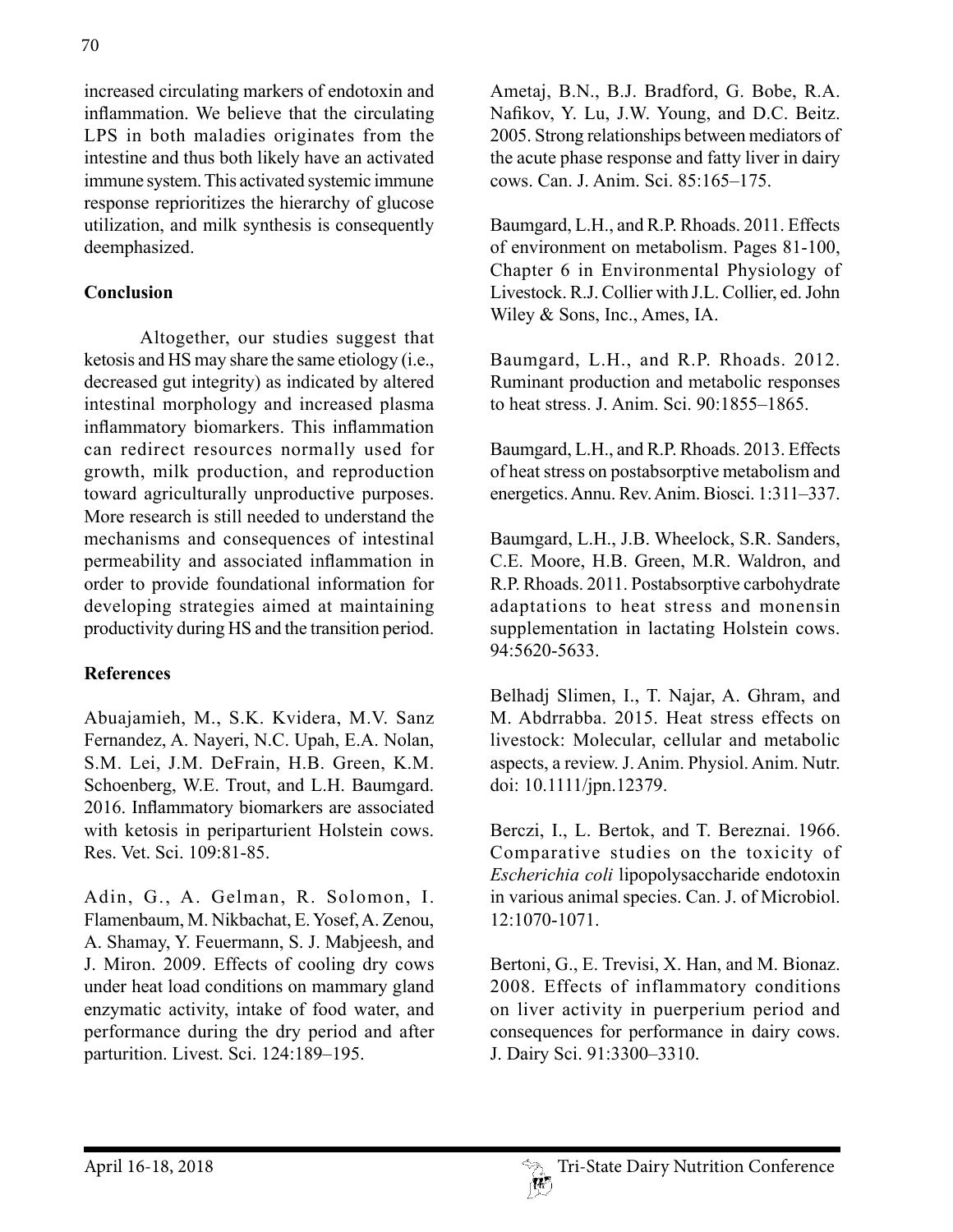Bhat, U.G., V. Ilievski, T.G. Unterman, and K. Watanabe. 2014. *Porphyromonas gingivalis*  lipopolysaccharide (LPS) upregulates insulin secretion from pancreatic beta cells line MIN6. J. Periodontol. 85:1629–1636.

Bradford, B.J., L.K. Mamedova, J.E. Minton, J.S. Drouillard, and B.J. Johnson. 2009. Daily injection of tumor necrosis factor-α increases hepatic triglycerides and alters transcript abundance of metabolic genes in lactating dairy cattle. J. Nutr. 139:1451–1456.

Brown-Brandl, T.M., J.A. Nienaber, H. Zin, and S. Gates. 2004. A literature review of swine heat production. Trans. ASAE 47:259–270.

Bynum, G., J. Brown, D. Dubose, M. Marsili, I. Leav, T.G. Pistole, M. Hamlet, M. LeMaire, and B. Caleb. 1979. Increased survival in experimental dog heatstroke after reduction of gut flora. Aviat. Space Environ. Med. 50:816- 819.

Calder, P.C., G. Dimitriadis, and P. Newsholme. 2007. Glucose metabolism in lymphoid and inflammatory cells and tissues. Curr. Opin. Clin. Nutr. Metab. Care 10:531-540.

Ceciliani, F., J.J. Ceron, P.D. Eckersall, and H. Sauerwein. 2012. Acute phase proteins in ruminants. J. Proteomics 75:4207-4231.

Chapinal, N., S.J. Leblanc, M.E. Carson, K.E. Leslie, S. Godden, M. Capel, J.E. Santos, M.W. Overton, and T.F. Duffield. 2012. Herd-level association of serum metabolites in the transition period with disease, milk production, and early lactation reproductive performance. J. Dairy Sci. 95:5676-5682.

Collier, R.J., G.E. Dahl, and M.J. VanBaale. 2006. Major advances associated with environmental effects on dairy cattle. J. Dairy Sci. 89:1244– 1253.

Collin, A., J. van Milgen, S. Dubois, and J. Noblet. 2001. Effect of high temperature on feeding behaviour and heat production in grouphoused young pigs. Br. J. Nutr. 86:63–70.

Dokladny, K., P.L. Moseley, and T.Y. Ma. 2006. Physiologically relevant increase in temperature causes an increase in intestinal epithelial tight junction permeability. Am. J. Physiol. Gastrointest. Liver Physiol. 290: G204-G212.

Drackley, J.K. 1999. Biology of dairy cows during the transition period: The final frontier? J. Dairy Sci. 82: 2259–2273.

Drackley, J.K., T.R. Overton, and G.N. Douglas. 2001. Adaptations of glucose and long-chain fatty acid metabolism in liver of dairy cows during the periparturient period. J. Dairy Sci. 84(E. Suppl.):E100-E112.

Filkins, J.P. 1978. Phases of glucose dyshomeostasis in endotoxicosis. Circ. Shock 5:347-355.

Furukawa, S., H. Saito, T. Matsuda, T. Inoue, K. Fukatsu, I. Han, S. Ikeda, A. Hidemura, and T. Muto. 2000. Relative effects of glucose and glutamine on reactive oxygen intermediate production by neutrophils. Shock 13:274-278.

Fuquay, J.W. 1981. Heat stress as it affects animal production. J. Anim. Sci. 52:164–174.

Garcia, M., T.H. Elsasser, Y. Qu, X. Zhu, and K.M. Moyes. 2015. Glucose supplementation has minimal effects on blood neutrophil function and gene expression in vitro. J. Dairy Sci. 98:6139-6150.

Garro, C.J., L. Mian, and M. Cobos Roldan. 2014. Subclinical ketosis in dairy cows: Prevalence and risk factors in grazing production system. J. Anim. Physiol. Anim. Nutr. 98:838–844.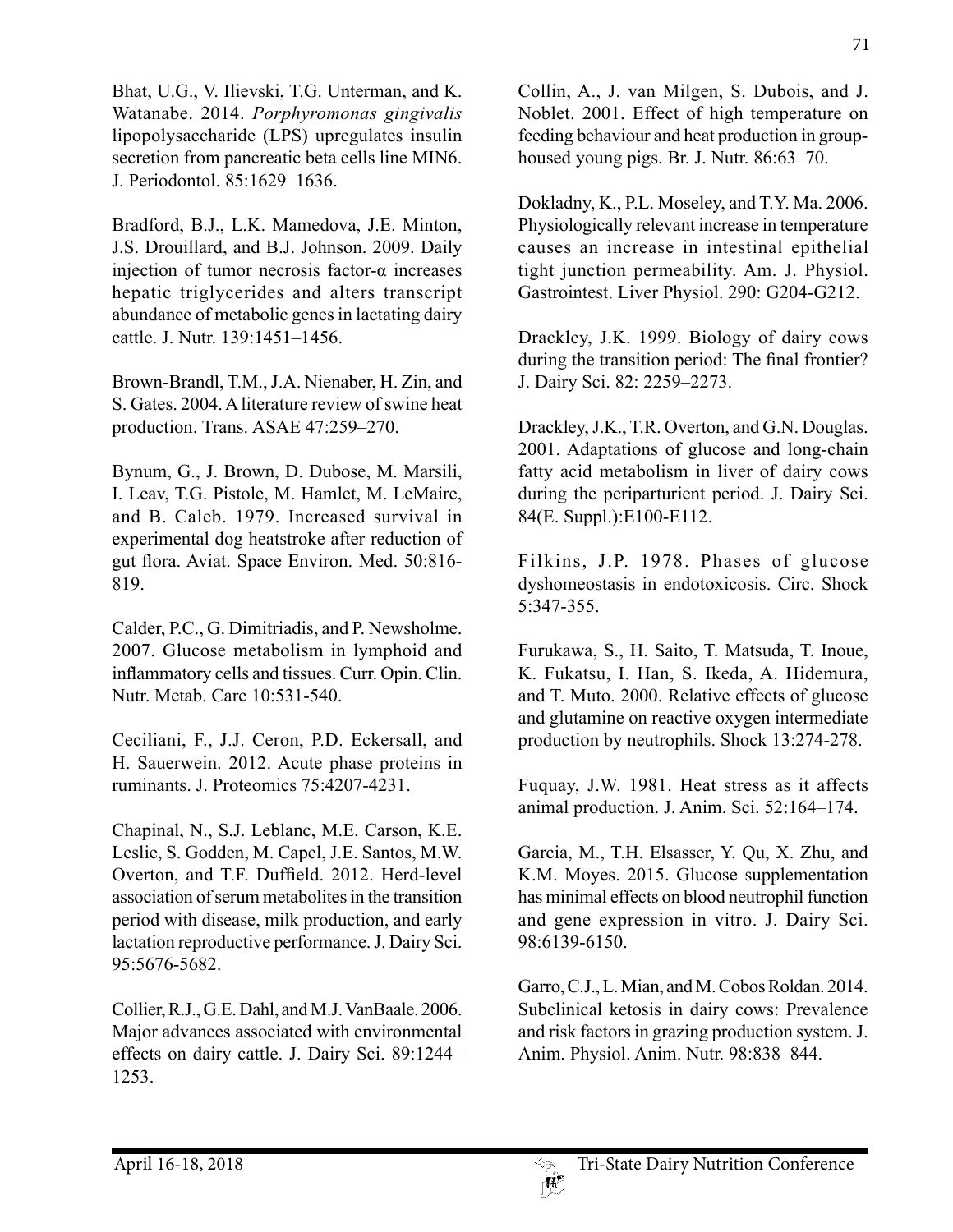Gathiram, P., M.T. Wells, J.G. Brock-Utne, and S.L. Gaffin. 1987. Antilipopolysaccharide improves survival in primates subjected to heat stroke. Circ. Shock 2:157-164.

Gillund, P., O. Reksen, Y.T. Gröhn, and K. Karlberg. 2001. Body condition related to ketosis and reproductive performance in Norwegian dairy cows. J. Dairy Sci. 84:1390-1396.

Giri, S.N., P. Emau, J.S. Cullor, G.H. Stabenfeldt, M.L. Bruss, R.H. Bondurant, and B.I. Osburn. 1990. Effects of endotoxin infusion on circulating levels of eicosanoids, progesterone, cortisol, glucose and lactic acid, and abortion in pregnant cows. Vet. Microbiol. 21:211-231.

Graber, C.D., R.B. Reinhold, J.G. Breman, R.A. Harley, and G.R. Hennigar. 1971. Fatal heat stroke. Circulatiing endotoxin and gramnegative sepsis as complications. JAMA 216:1195-1196.

Graugnard, D.E., K.M. Moyes, E. Trevisi, M.J. Khan, D. Keisler, J.K. Drackley, G. Bertoni, and J.J. Loor. 2013. Liver lipid content and inflammometabolic indices in peripartal dairy cows are altered in response to prepartal energy intake and postpartal intramammary inflammatory challenge. J. Dairy Sci. 96:918- 935.

Gross, J.J., F.J. Schwarz, K. Eder, H.A. van Dorland, and R.M. Bruckmaier. 2013. Liver fat content and lipid metabolism in dairy cows during early lactation and during a mid-lactation feed restriction. J. Dairy Sci. 96:5008-5017.

Grummer, R.R. 1993. Etiology of lipid-related metabolic disorders in periparturient dairy cows. J. Dairy Sci. 76:3882–3896.

Hall, D.M., K.R. Baumgardner, T.D. Oberley, and C.V. Gisolfi. 1999. Splanchnic tissues undergo hypoxic stress during whole body hyperthermia. Am. J. Physiol. 276:G1195-G1203.

Hall, D.M., G.R. Buettner, L.W. Oberley, L. Xu, R.D. Matthes, and C.V. Gisolfi. 2001. Mechanism of circulatory and intestinal barrier dysfunction during whole body hyperthermia. Am. J. Physiol. Heart Circ. Physiol. 280:H509– H521.

Hansen, P.J. 2009. Effects of heat stress on mammalian reproduction. Philos. Trans. R. Soc. Lond. B. Biol. Sci. 364:3341–3350.

Healy, D.A., R.W. Watson, and P. Newsholme. 2002. Glucose, but not glutamine, protects against spontaneous and anti-Fas antibodyinduced apoptosis in human neutrophils. Clin. Sci. 103:179-189.

Horst, E.A., S.K. Kvidera, E.J. Mayorga, C.S. Shouse, M. Al-Qaisi, M.J. Dickson, J. Ydstie, H.A. Ramirez Ramirez, A.F. Keating, D.J. Dickson, K.E. Griswold, and L.H. Baumgard. 2018. Effect of chromium on bioenergetics and leukocyte dynamics following immunoactivation in lactating Holstein cows. J. Dairy Sci. (Accepted).

Humblet, M.F., H. Guyot, B. Boudry, F. Mbayahi, C. Hanzen, F. Rollin, and J.M. Godeau. 2006. Relationship between haptoglobin, serum amyloid A, and clinical status in a survey of dairy herds during a 6-month period. Vet. Clin. Pathol. 35:188–193.

Ingvartsen, K.L. 2006. Feeding- and management-related diseases in the transition cow, physiological adaptions around calving and strategies to reduce feeding-related diseases. Anim. Feed Sci. Technol. 126:175-213.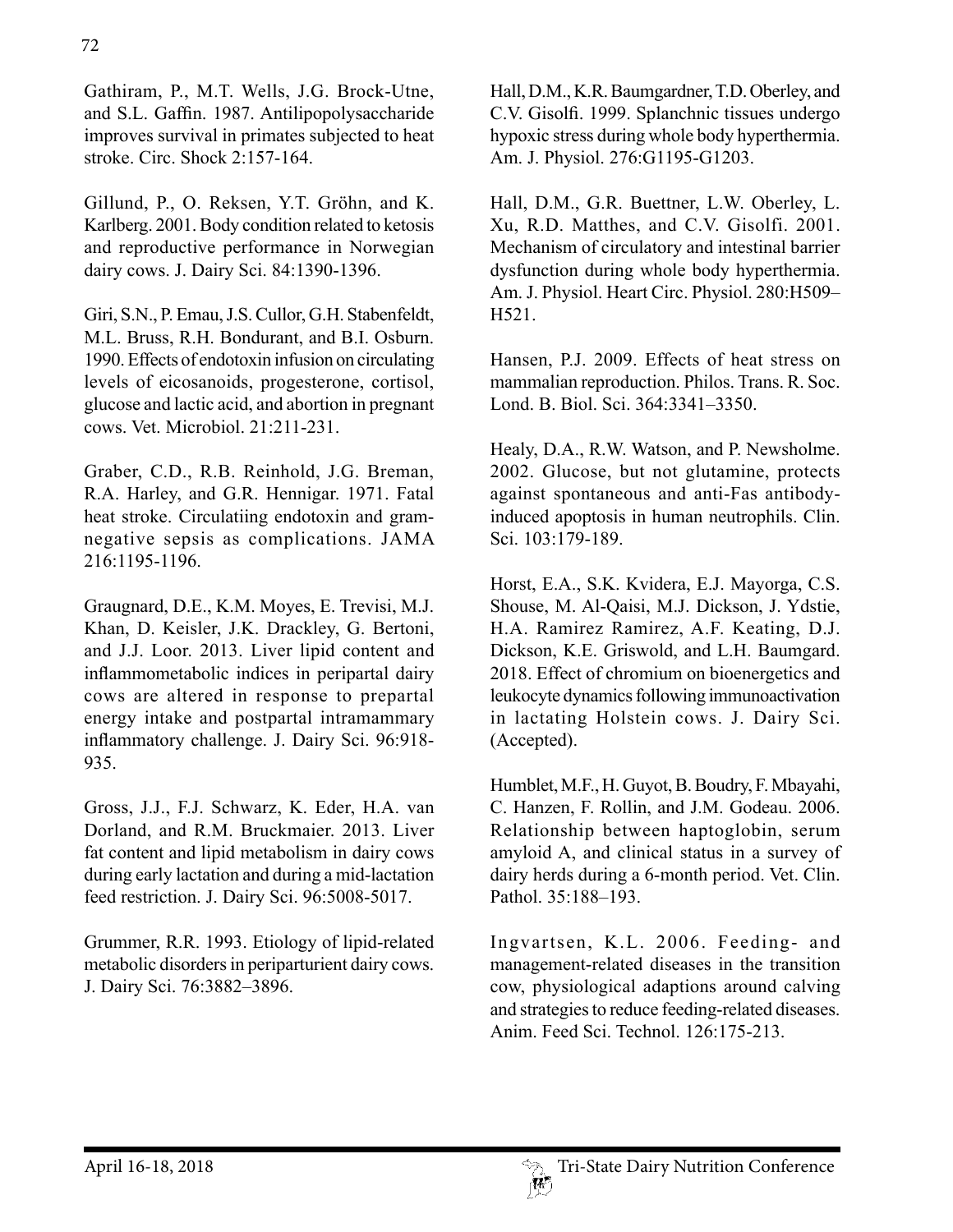Ingvartsen, K.L., and K.M. Moyes. 2013. Nutrition, immune function and health of herbivores. Animal. Suppl. 1:112-122.

Intergovernmental Panel on Climate Change (IPCC). 2007. The Intergovernmental Panel on Climate Change 4th assessment report. www. ipcc.ch/. Accessed May 12, 2015.

Johnson, R.W. 1997. Inhibition of growth by pro-inflammatory cytokines: An integrated view. J Anim. Sci. 75: 1244-1255.

Johnson, R.W. 1998. Immune and endocrine regulation of food intake in sick animals. Dome. Animal Endo. 15: 309-319.

Kahles, F., C. Meyer, J. Möllmann, S. Diebold, H. M. Findeisen, C. Lebherz, C. Trautwein, A. Koch, F. Tacke, N. Marx, and M. Lehrke. 2014. GLP-1 Secretion is increased by inflammatory stimuli in an IL-6–dependent manner, leading to hyperinsulinemia and blood glucose lowering. Diabetes 63:3221-3229.

Khafipour, E., D.O. Krause, and J.C. Plaizier. 2009. A grain-based subacute ruminal acidosis challenge causes translocation of lipopolysaccharide and triggers inflammation. J. Dairy Sci. 92:1060-1070.

Kvidera, S.K., E.A. Horst, M. Abuajamieh, E.J. Mayorga, M.V. Sanz Fernandez, and L.H. Baumgard. 2016. Technical note: A procedure to estimate glucose requirements of an activated immune system in steers. J. Anim. Sci. 94:4591- 4599.

Kvidera, S.K., E.A. Horst, M. Abuajamieh, E.J. Mayorga, M.V. Sanz Fernandez, and L.H. Baumgard. 2017a. Glucose requirements of an activated immune system in lactating Holstein cows. J. Dairy Sci. 100:2360-2374.

Kvidera, S.K., M.J. Dickson, M. Abuajamieh, D.B. Snider, M.V. Sanz Fernandez, J.S. Johnson, A.F. Keating, P.J. Gorden, H.B. Green, K.M. Schoenberg, and L.H. Baumgard. 2017b. Intentionally induced intestinal barrier

dysfunction causes inflammation, affects metabolism, and reduced productivity in lactating Holstein cows. J. Dairy Sci. 100:4113- 4127.

Kvidera, S.K., E.A. Horst, E.J. Mayorga, M.V. Sanz-Fernandez, M. Abuajamieh, and L.H. Baumgard. 2017c. Estimating glucose requirements of an activated immune system in growing pigs. J. Anim. Sci. 95: 5020-5029.

Kvidera, S.K., E.A. Horst, M.V. Sanz Fernandez, M. Abuajamieh, S. Ganesan, P.J. Gorden, H.B. Green, K.M. Schoenberg, W.E. Trout, A.F. Keating, and L.H. Baumgard. 2017d. Characterizing effects of feed restriction on glucagon-like peptide 2 administration on biomarkers of inflammation and intestinal morphology. J. Dairy Sci. 100:9402-9417.

Lanza-Jacoby, S., H. Phetteplace, N. Sedkova, and G. Knee. 1998. Sequential alterations in tissue lipoprotein lipase, triglyceride secretion rates, and serum tumor necrosis factor alpha during Escherichia coli bacteremic sepsis in relation to the development of hypertriglyceridemia. Shock 9:46-51.

Lambert, G.P., C.V. Gisolfi, D.J. Berg, P.L. Moseley, L.W. Oberley, and K.C. Kregel. 2002. Hyperthermia-induced intestinal permeability and the role of oxidative and nitrosative stress. J. Appl. Physiol. 92:1750–1761.

Lee, D.N., C.F. Weng, H.T. Yen, T.F. Shen, and B.J. Chen. 2000. Effects of chromium supplementation and lipopolysaccharide injection on physiological responses of weanling pigs. Asian-Aus. J. Anim. Sci. 13:528-534.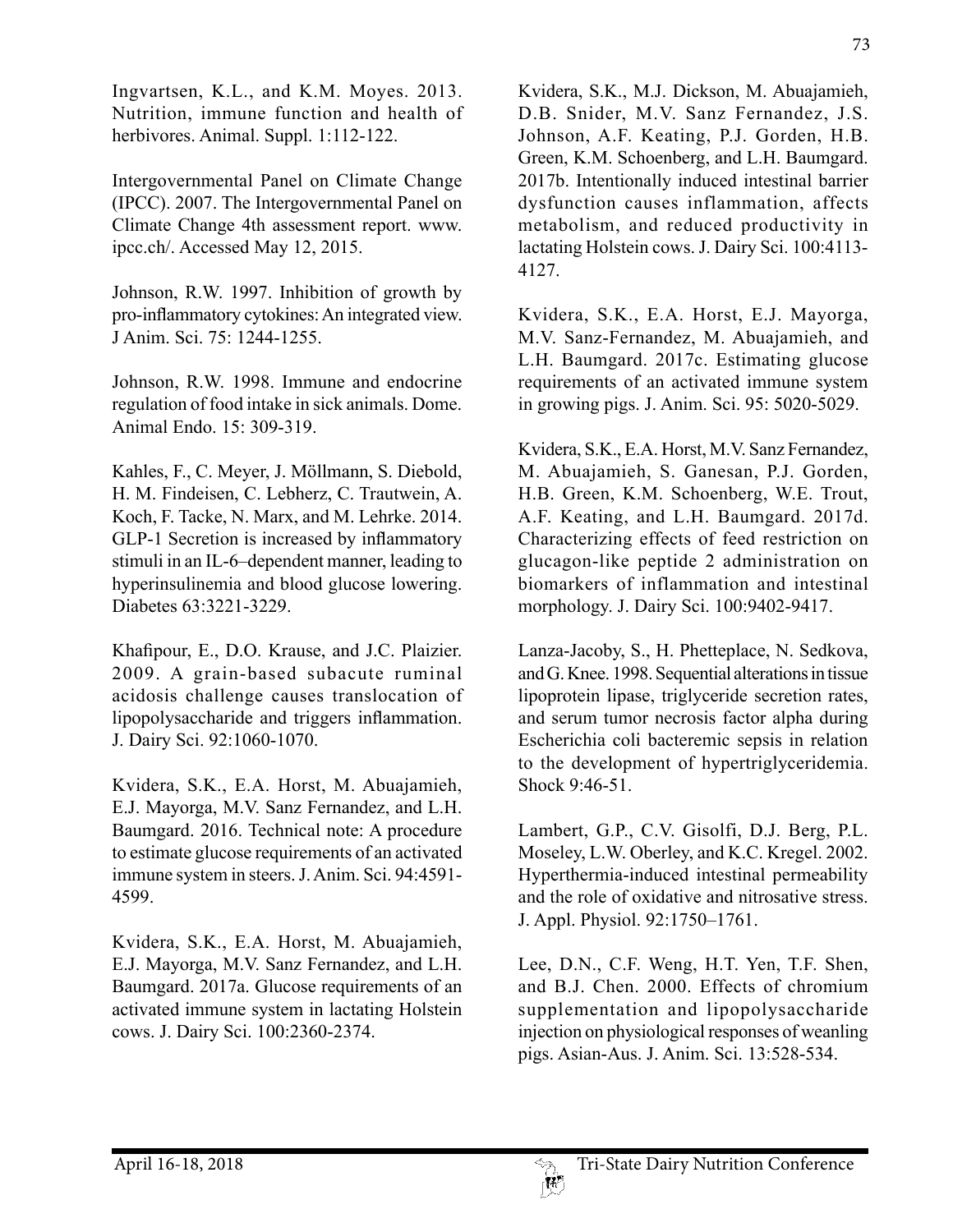Leon, L.R. 2007. Heat stroke and cytokines. Prog. Brain Res. 162:481-524.

Liang, H., S.E. Hussey, A. Sanchez-Avila, P. Tantiwong, and N. Musi. 2013. Effect of lipopolysaccharide on inflammation and insulin action in human muscle. PLoS One 8:e63983.

Lim, C.L., G. Wilson, L. Brown, J.S. Coombes, and L.T. Mackinnon. 2007. Pre-existing inflammatory state compromises heat tolerance in rats exposed to heat stress. Am. J. Physiol. Regul. Integr. Comp. Physiol. 292:R186-194.

Loor, J. J., H.M. Dann, R.E. Everts, R. Oliveira, C.A. Green, N.A.J. Guretzky, S.L. Rodriguez-Zas, H.A. Lewin, and J.K. Drackley. 2005. Temporal gene expression profiling of liver from periparturient dairy cows reveals complex adaptive mechanisms in hepatic function. Physiol. Genomics 23:217–226.

MacIver, N.J., S.R. Jacobs, H.L. Wieman, J.A. Wofford, J.L. Coloff, and J.C. Rathmell. 2008. Glucose metabolism in lymphocytes is a regulated process with significant effects on immune cell function and survival. J. Leukoc. Biol. 84:949-957.

Mahjoubi, E., H. Amanlou, H.R. Mirzaei-Alamouti, N. Aghaziarati, M. Hossein Yazdi, G. R. Noori, K. Yuan, and L.H. Baumgard. 2014. The effect of cyclical and mild heat stress on productivity and metabolism in Afshari lambs. J. Anim. Sci. 92:1007-1014.

Maitra, S.R., M.M. Wojnar, and C.H. Lang. 2000. Alterations in tissue glucose uptake during the hyperglycemic and hypoglycemic phases of sepsis. Shock 13:379-385.

Mani, V., T.E. Weber, L.H. Baumgard and N.K. Gabler. 2012. Growth and development symposium: Endotoxin, inflammation, and intestinal function in livestock. J. Anim. Sci. 90:1452-1465.

Maratou, E., G. Dimitriadis, A. Kollias, E. Boutati, V. Lambadiari, P. Mitrou, and S.A. Raptis. 2007. Glucose transporter expression on the plasma membrane of resting and activated white blood cells. Eur. J. Clin. Invest. 37:282- 290.

Martel, C.A., L.K. Mamedova, J.E. Minton, M.L. Jones, J.A. Carroll, and B.J. Bradford. 2014. Continuous low-dose infusion of tumor necrosis factor alpha in adipose tissue elevates adipose tissue interleukin 10 abundance and fails to alter metabolism in lactating dairy cows. J. Dairy Sci. 97:4897-4906.

Mayorga, E.J., S.K. Stoakes, J. Seibert, E.A. Horst, M. Abuajamieh, S. Lei, L. Ochoa, B. Kremer, and L.H. Baumgard. 2016. Effects of dietary chromium propionate during heat stress on finishing pigs. J. Anim. Sci. 94(E-Suppl. 1):334. (Abstr.).

McArt, J.A., D.V. Nydam, G.R. Oetzel, T.R. Overton, and P.A. Ospina. 2013. Elevated nonesterified fatty acids and β-hydroxybutyrate and their association with transition dairy cow performance. Vet. J. 198:560–570.

McArt, J.A., D.V. Nydam, and G.R. Oetzel. 2012. Epidemiology of subclinical ketosis in early lactation dairy cattle. J. Dairy Sci. 95:5056- 5066.

McArt, J.A.A., D.V. Nydam, and M.W. Overton. 2015. Hyperketonemia in early lactation dairy cattle: A deterministic estimate of component and total cost per case. J. Dairy Sci. 98:2043- 2054.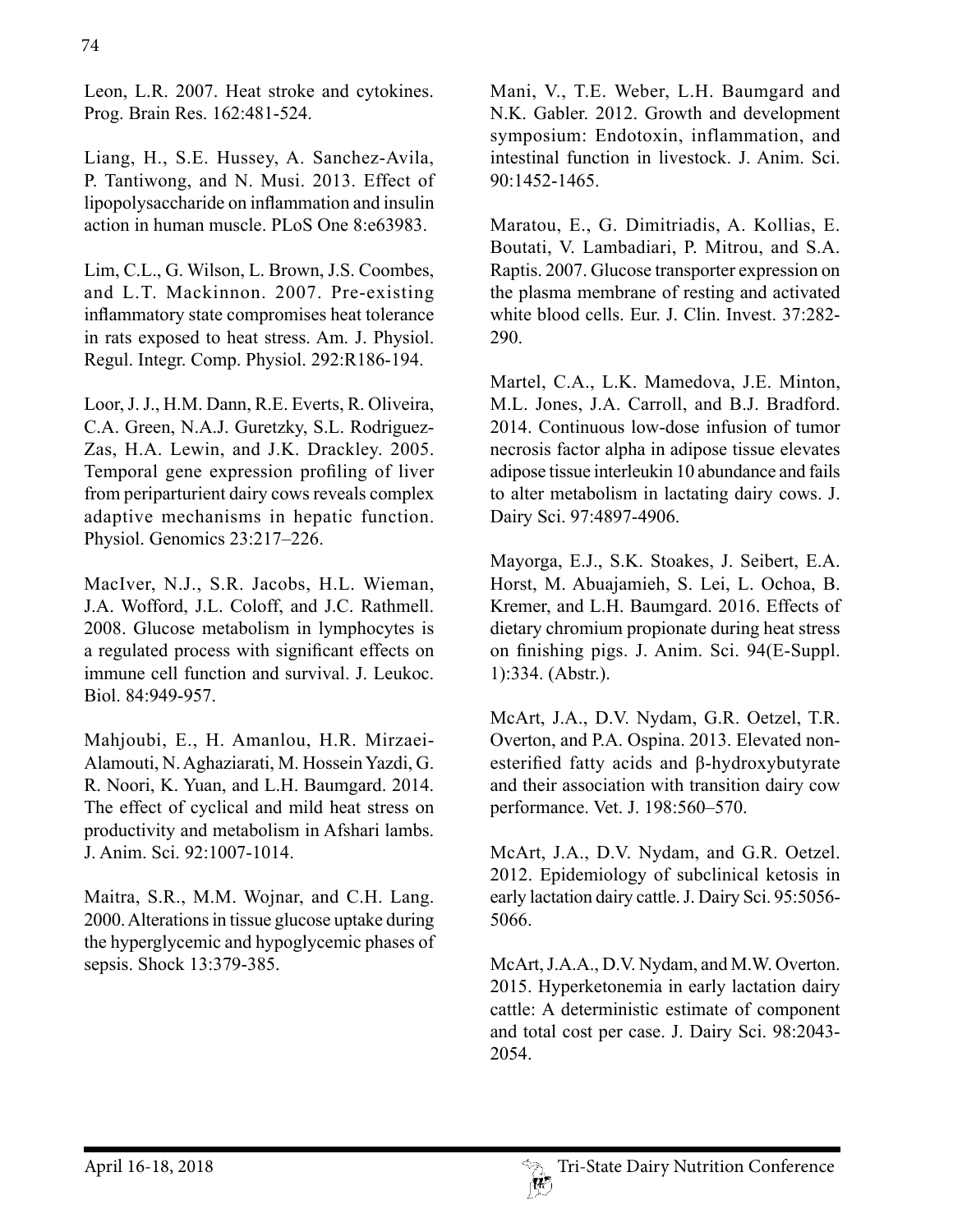McGuinness, O.P. 2005. Defective glucose homeostasis during infection. Annu. Rev. Nutr. 25:9-35.

Mullins, C.R., L.K. Mamedova, M.J. Brouk, C.E. Moore, H.B. Green, K.L. Perfield, J.F. Smith, J.P. Harner, and B.J. Bradford. 2012. Effects of monensin on metabolic parameters, feeding behavior, and productivity of transition dairy cows. J. Dairy Sci. 95:1323–1336.

O'Boyle, N.J., G.A. Contreras, S.A. Mattmiller, and L.M. Sordillo. 2012. Changes in glucose transporter expression in monocytes of periparturient dairy cows. J. Dairy Sci. 95:5709- 5719.

Owens, F.N., D.S. Secrist, W.J. Hill, and D.R. Gill. 1998. Acidosis in cattle: A review. J. Anim. Sci. 76:275-286.

Palsson-McDermott, E.M. and L.A. O'Neill. 2013. The Warburg effect then and now: From cancer to inflammatory diseases. Bioessays. 35:965-973.

Pearce, S.C., N.K, Gabler, J.W. Ross, J. Escobar, J.F. Patience, R.P. Rhoads, and L.H. Baumgard. 2013. The effects of heat stress and plane of nutrition on metabolism in growing pigs. J. Anim. Sci. 91:2108–2118.

Poggi, M., D. Bastelica, P. Gual, M.A. Iglesias, T. Gremeaux, C. Knauf, F. Peiretti, M. Verdier, I. Juhan-Vague, J.F. Tanti, R. Burcelin, and M.C. Alessi. 2007. C3H/HeJ mice carrying a tolllike receptor 4 mutation are protected against the development of insulin resistance in white adipose tissue in response to a high-fat diet. Diabetologia 50:1267-1276.

Rhoads, M.L., R.P. Rhoads, M.J. VanBaale, R.J. Collier, S.R. Sanders, W.J. Weber, B.A. Crooker, and L.H. Baumgard. 2009. Effects of heat stress and plane of nutrition on lactating Holstein cows: I. Production, metabolism, and aspects of circulating somatotropin. J. Dairy Sci. 92:1986-1997.

Rodriguez, P., N. Darmon, P. Chappuis, C. Candalh, M.A. Blaton, C. Bouchaud and M. Heyman. 1996. Intestinal paracellular permeability during malnutrition in guinea pigs: Effect of high dietary zinc. Gut 39:416–422.

Rollwagen, F.M., S. Madhavan, A. Singh, Y.Y. Li, K. Wolcott, and R. Maheshwari. 2006. IL-6 protects enterocytes from hypoxia-induced apoptosis by induction of bcl-2 mRNA and reduction of fas mRNA. Biochem. Biophys. Res. Commun. 347:1094-1098.

Sagone, A.L., A.F. LoBuglio, and S.P. Balcerzak. 1974. Alterations in hexose monophosphate shunt during lymphoblastic transformation. Cell Immunol. 14:443-452.

Sanz-Fernandez, M.V, S.C. Pearce, N.K. Gabler, J.F. Patience, M.E. Wilson, M.T. Socha, J.L. Torrison, R.P. Rhoads, and L.H. Baumgard. 2014. Effects of supplemental zinc amino acid complex on gut integrity in heat-stressed growing pigs. Animal. 8:43-50

Spiers, D.E., J.N. Spain, J.D. Sampson, and R.P. Rhoads. 2004. Use of physiological parameters to predict milk yield and feed intake in heatstressed dairy cows. J. Therm. Biol. 29:759–764.

St. Pierre, N.R., B. Cobanov, and G. Schnitkey. 2003. Economic losses from heat stress by US livestock industries. J. Dairy Sci. 86:E52–E77.

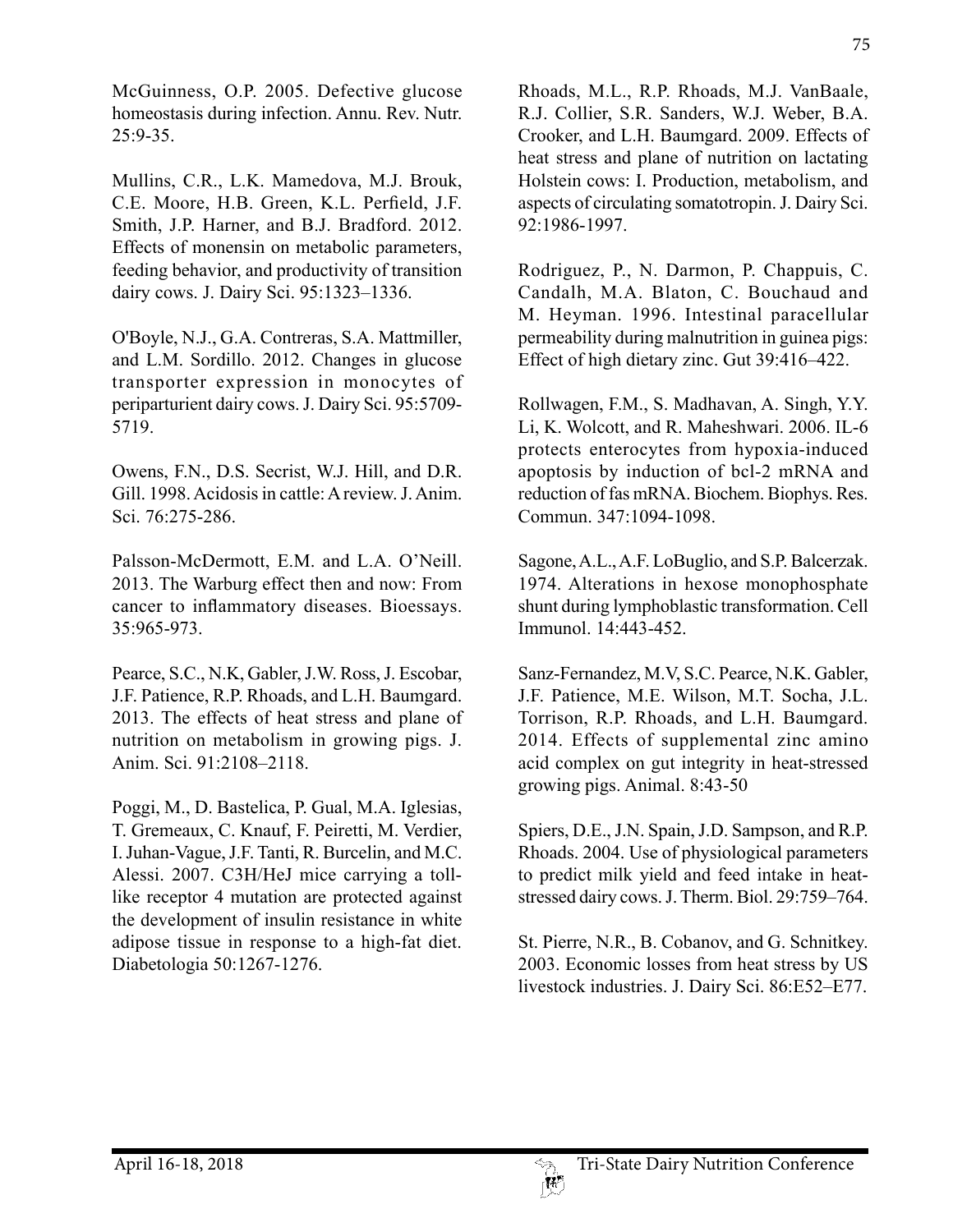Strong, R.A., E.B. Silva, H.W. Cheng, and S.D. Eicher. 2015. Acute brief heat stress in late gestation alters neonatal calf innate immune functions. J. Dairy Sci. 98:1–13.

Tough, D.F., S. Sun, and J. Sprent. 1997. T cell stimulation in vivo by lipopolysaccharide (LPS). J. Exp. Med. 185:2089-2094.

van Es, J.H., M.E. van Gijn, O. Riccio, M. van den Born, M. Vooijs, H. Begthel, M. Cozijnsen, S. Robine, D.J. Winton, F. Radtke, and H. Clevers. 2005. Notch/gamma-secretase inhibition turns proliferative cells in intestinal crypts and adenomas into goblet cells. Nature 435:959–963.

Waldron, M.R., A.E. Kulick, A.W. Bell, and T.R. Overton. 2006. Acute experimental mastitis is not causal toward the development of energyrelated metabolic disorders in early postpartum dairy cows. J. Dairy Sci. 89:596-610.

Waldron, M.R., B.J. Nonnecke, T. Nishida, R.L. Horst, and T.R. Overton. 2003a. Effect of lipopolysaccharide infusion on serum macromineral and vitamin D concentrations in dairy cows. J. Dairy Sci. 86:3440-3446.

Waldron, M.R., T. Nishida, B.J. Nonnecke, and T.R. Overton. 2003b. Effect of lipopolysaccharide on indices of peripheral and hepatic metabolism in lactating cows. J. Dairy Sci. 86:3447-3459.

Wannemacher, R.W., F.A. Beall, P.G. Canonico, R.E. Dinterman, C.L. Hadick, and H.A. Neufeld. 1980. Glucose and alanine metabolism during bacterial infections in rats and rhesus monkeys. Metabolism 29:201-212.

Welsh, F.K., S.M. Farmery, K. MacLennan, M.B. Sheridan, G.R. Barclay, P.J. Guillou, J.V. Reynolds. 1998. Gut barrier function in malnourished patients. Gut. 42:396-401.

West, J.W. 2003. Effects of heat-stress on production in dairy cattle J. Dairy Sci. 86:2131– 2144.

Wheelock, J.B., R.P. Rhoads, M.J. VanBaale, S.R. Sanders, and L.H. Baumgard. 2010. Effects of heat stress on energetic metabolism in lactating Holstein cows. J. Dairy Sci. 93:644–655.

Yang, P.C., S.H. He, and P.Y. Zheng. 2007. Investigation into the signal transduction pathway via which heat stress impairs intestinal epithelial barrier function. J. Gastroenterol. Hepatol. 22:1823-1831.

Yuan, K., J.K. Farney, L.K. Mamedova, L.M. Sordillo, and B.J. Bradford. 2013. TNFa altered inflammatory responses, impaired health and productivity, but did not affect glucose or lipid metabolism in early-lactation dairy cows. PloS One. e80316.

Zarrin, M., O. Wellnitz, H.A. van Dorland, J.J. Gross, and R.M. Bruckmaier. 2014. Hyperketonemia during lipopolysaccharideinduced mastitis affects systemic and local intramammary metabolism in dairy cows. J. Dairy Sci. 97:3531-3541.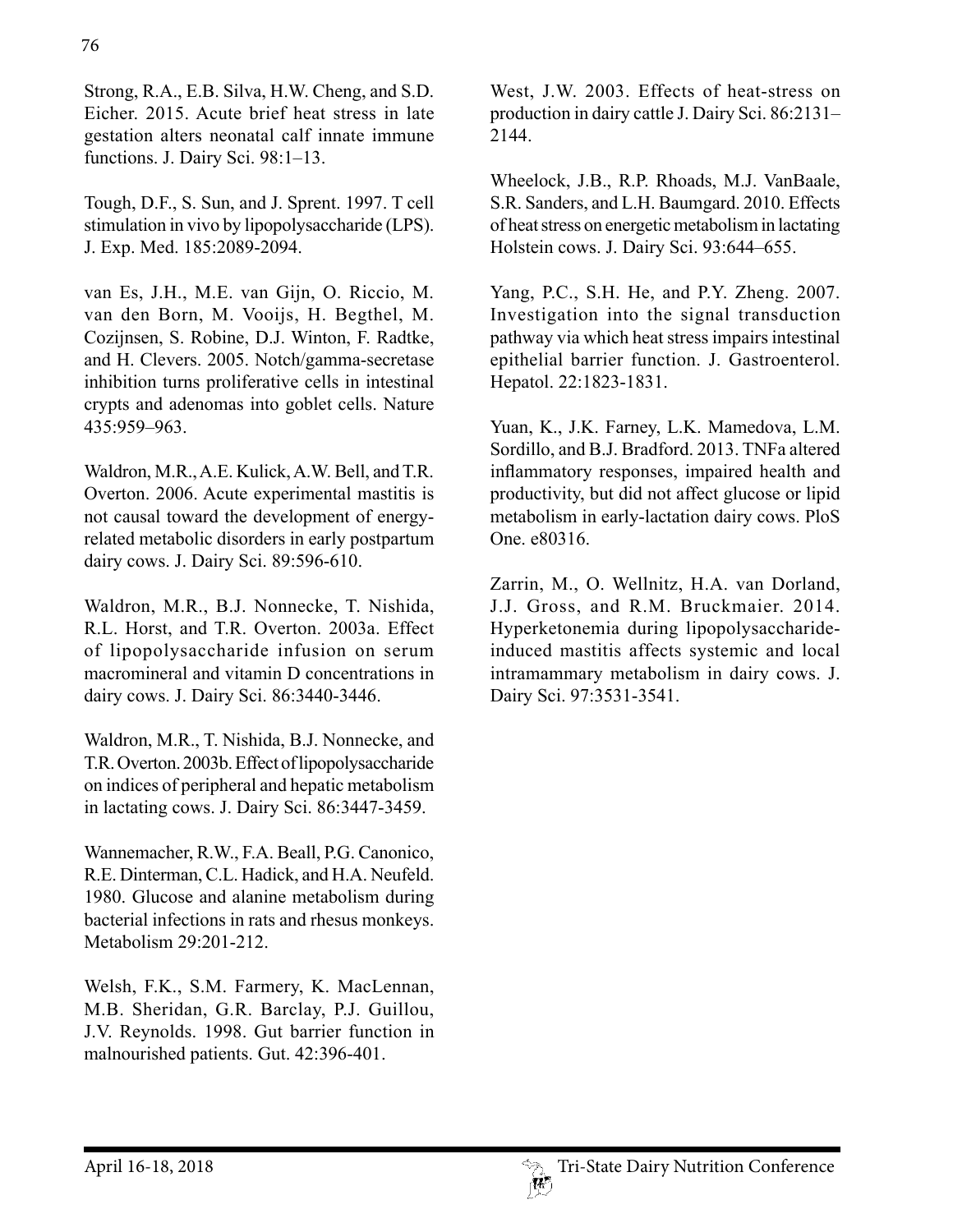

**Figure 1.** Markers of inflammation in healthy (solid line) and ketotic (dashed line) transition cows (LPS = lipopolysaccharide and LBP = LPS binding protein; Abuajamieh et al., 2016).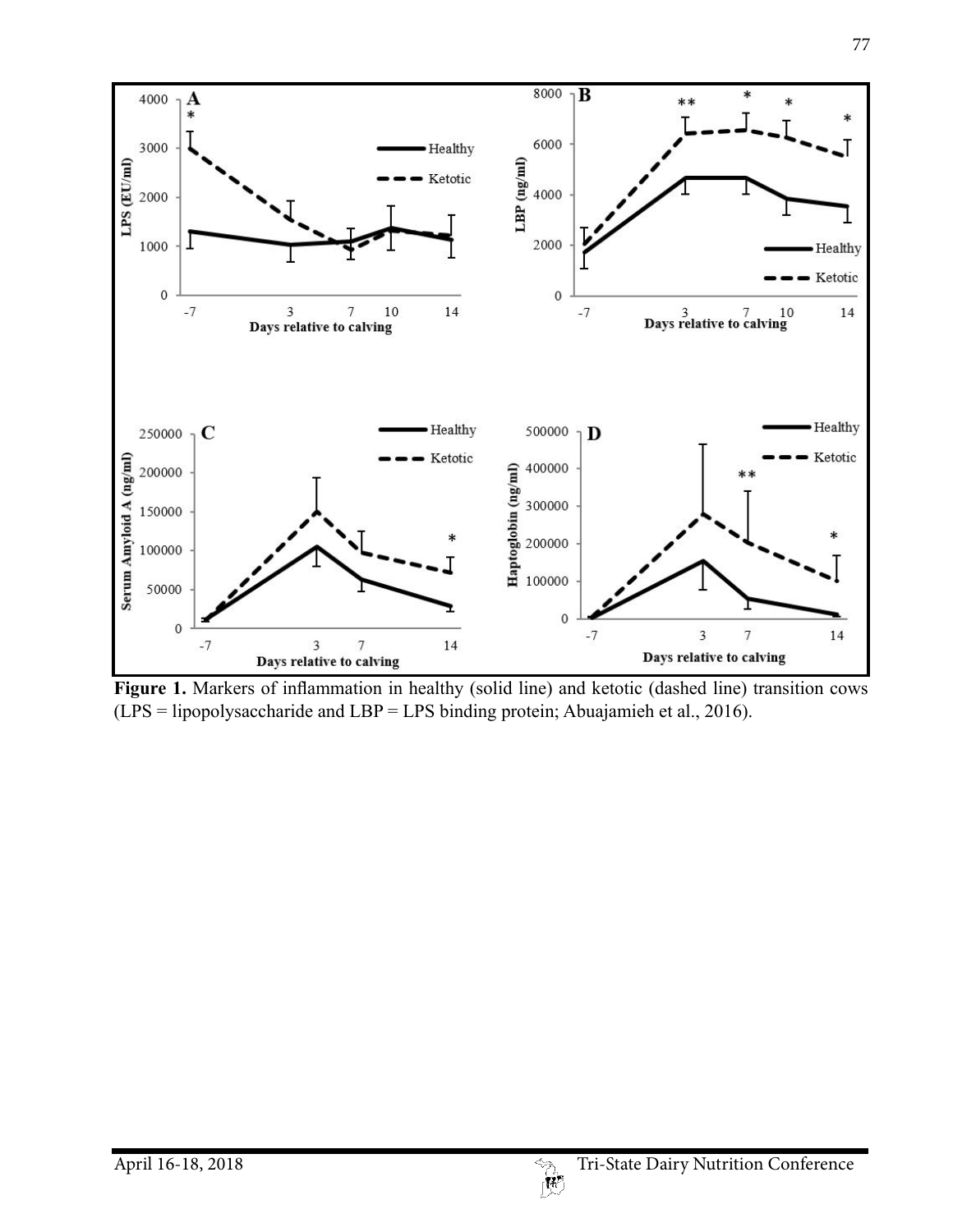





**Figure 3.** Lipopolysaccharide **(**LPS) induced alterations in peripheral metabolism